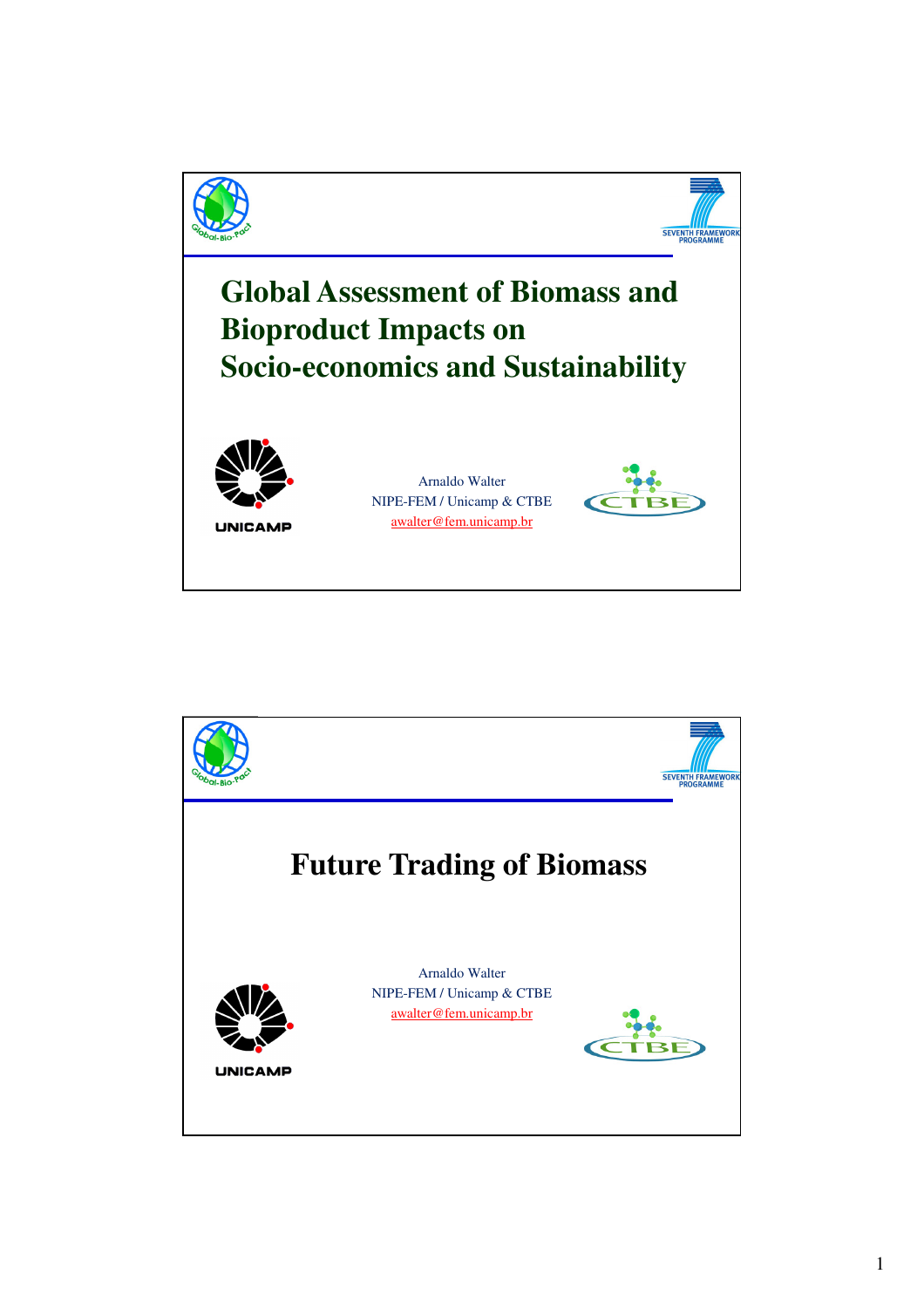

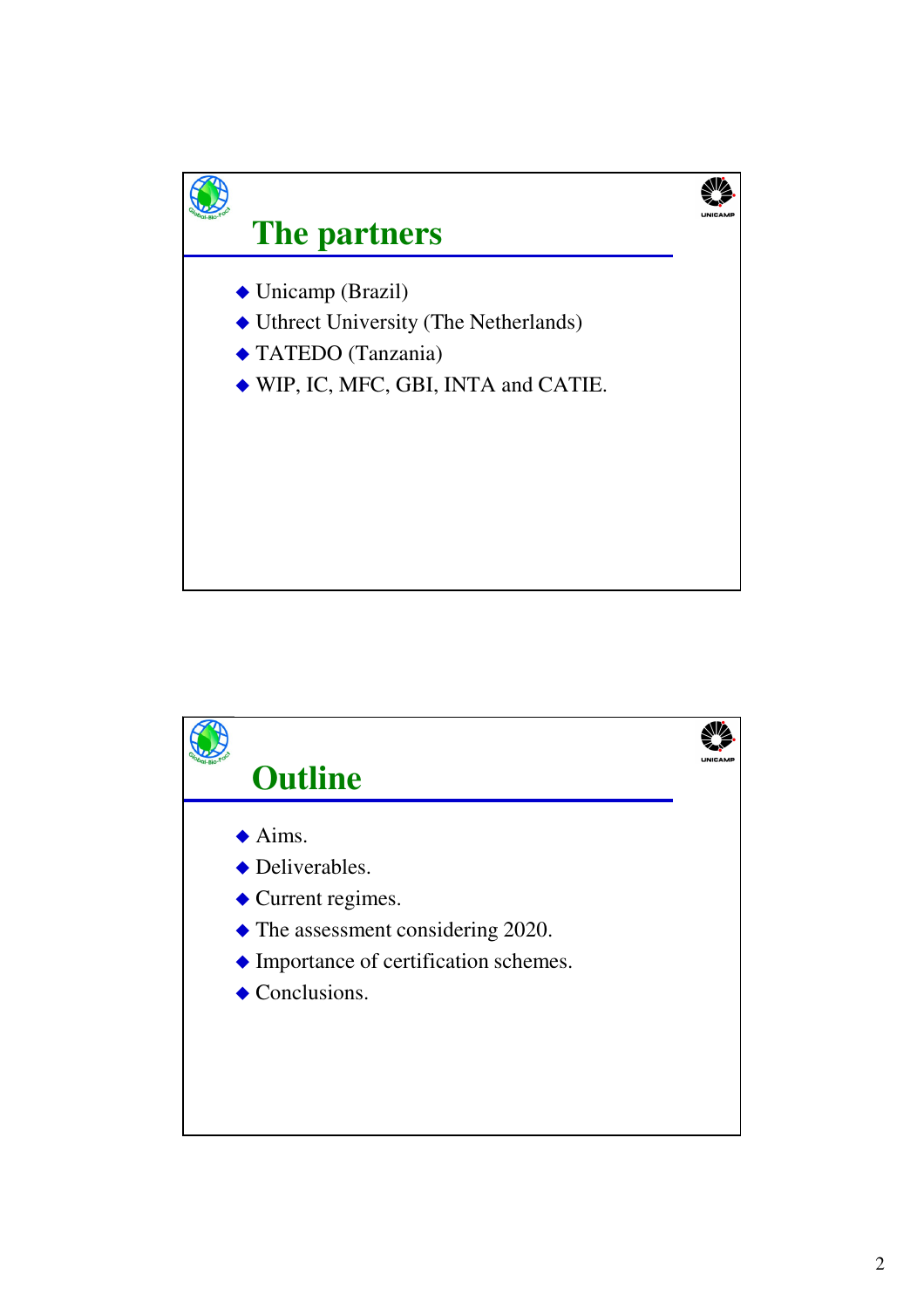

## **Aims**

- The identification of future trends of global biomass/biofuels/bioproducts trade and its impacts.
- Future trade of bioproducts depends on legislation, trade barriers as well as on the demand and supply of different countries.
- A tendency is increasing export from developing countries to emerging economies and industrialised countries. These future trends may have positive and negative, social and environmental impacts.

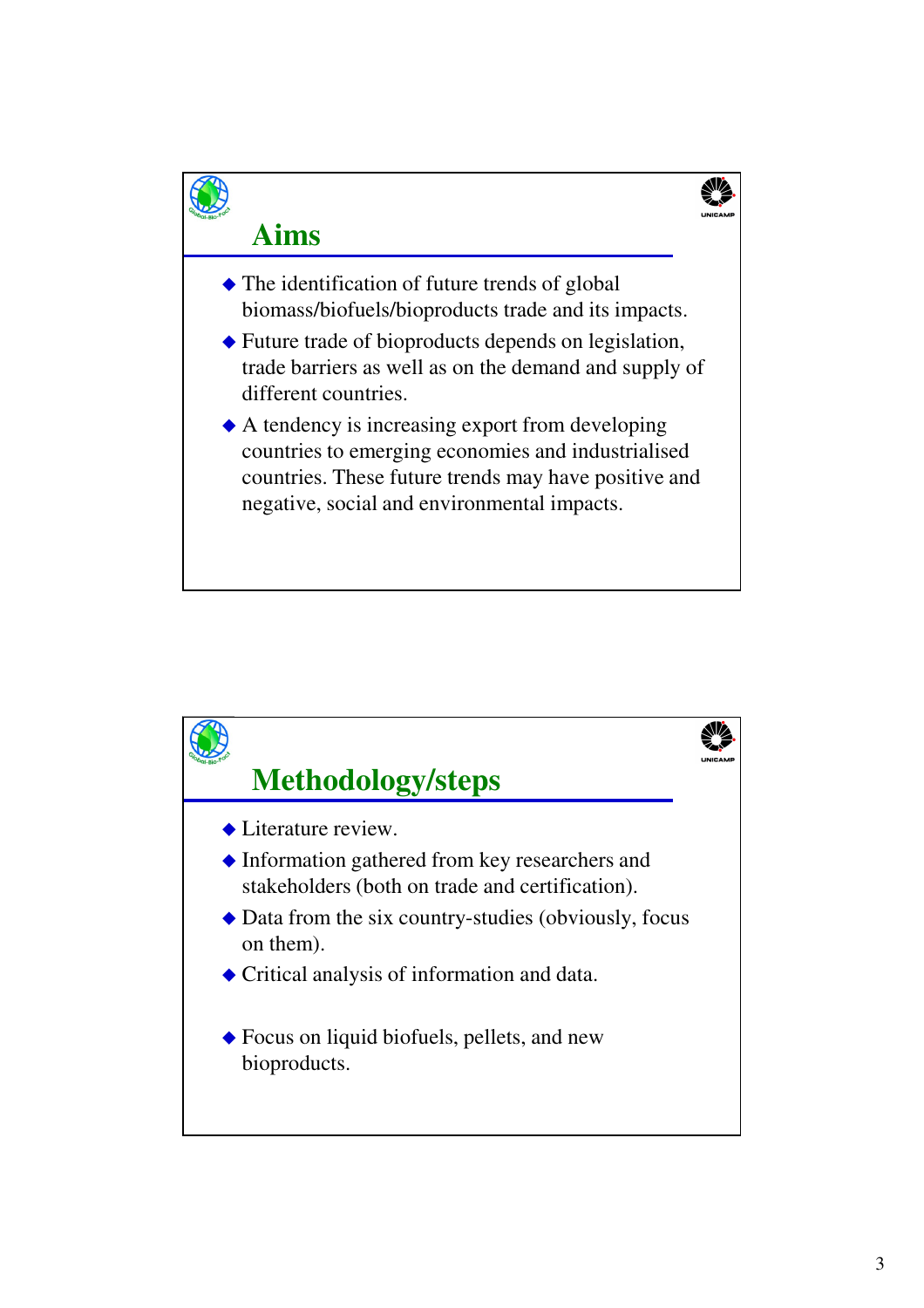

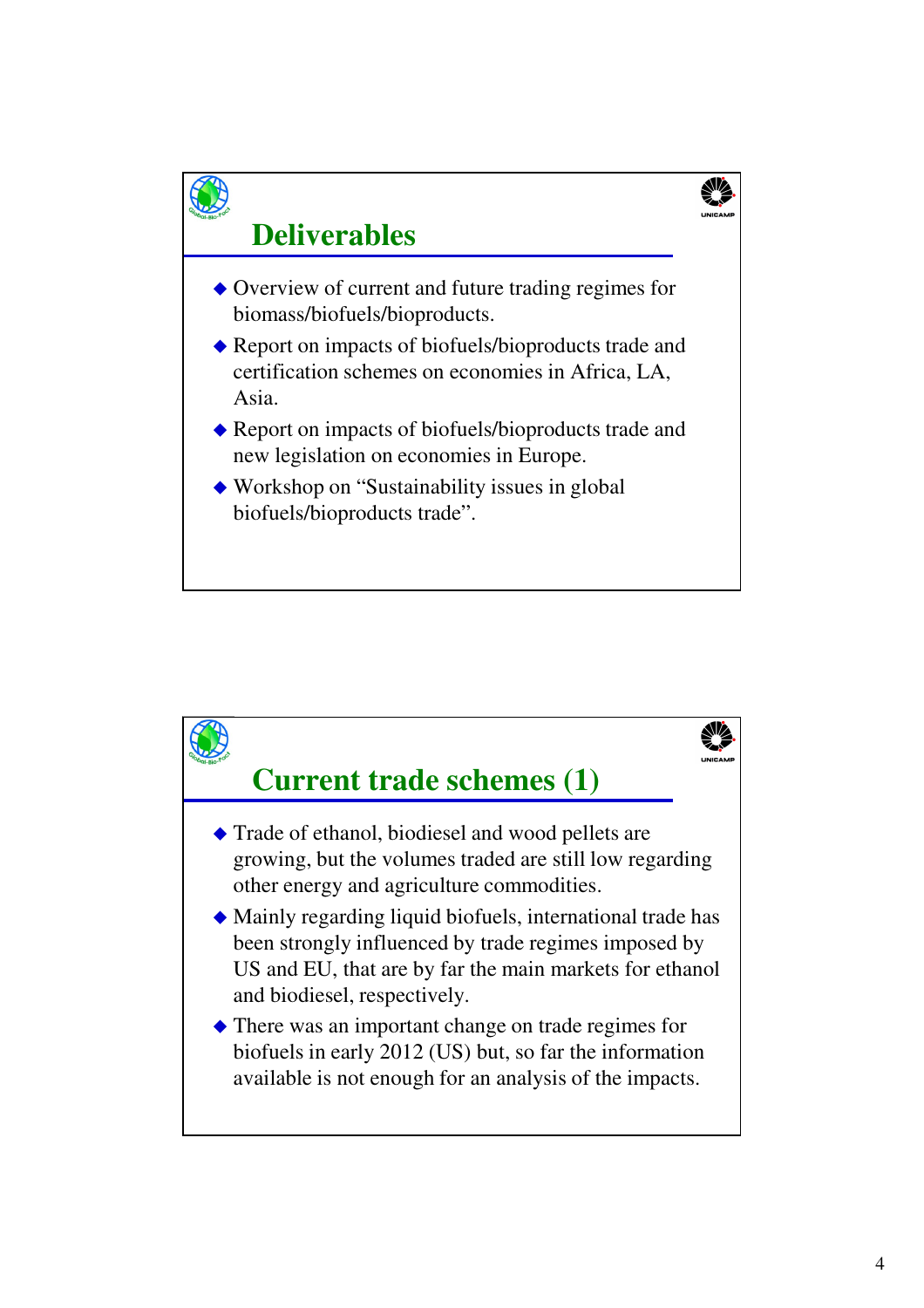

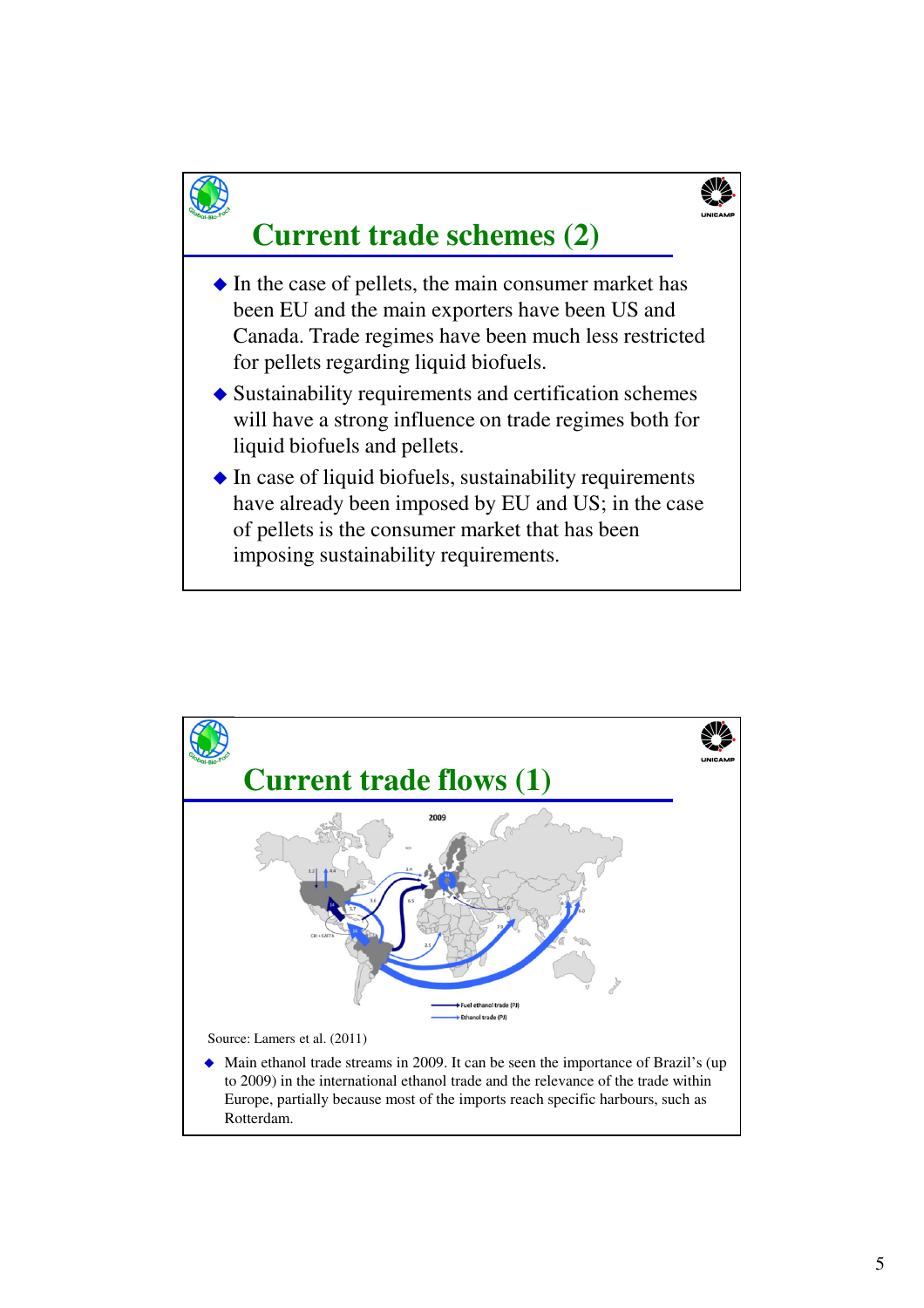

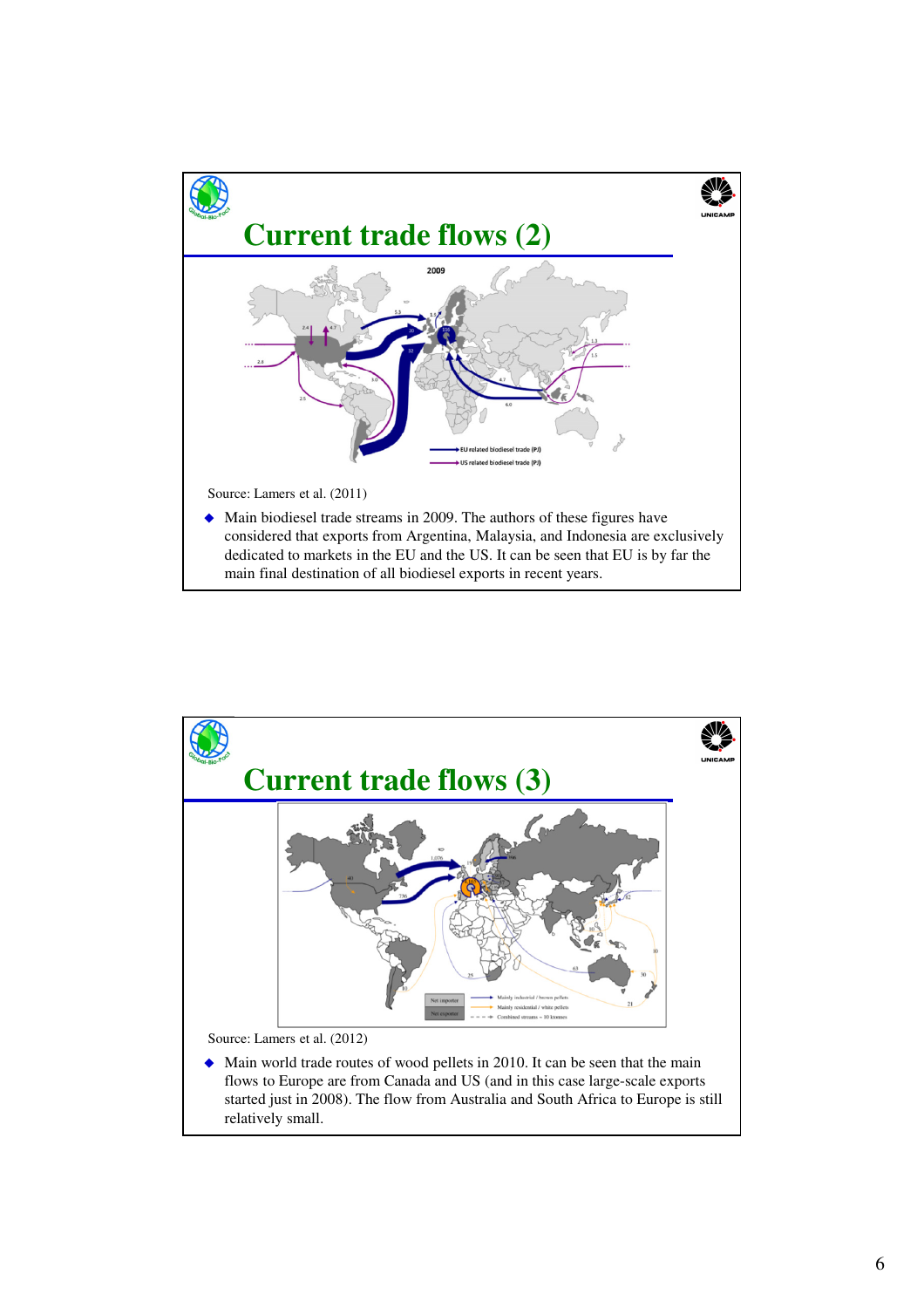### **Future demand and trade schemes – liquid biofuels**



- $\bullet$  In 2020 almost 50% of the biofuels demand would be in EU and North America and almost 30% in Latin America. The balance of the demand would be in China and other Asian countries.
- Biofuels trade will become increasingly important.
- $\triangle$  However, as long as the technologies of  $2<sup>nd</sup>$  generation biofuels develop, the production of liquid biofuels would be more concentrate in industrialised countries.
- A very recent proposal at the EU would completely change the current picture (and tendencies) (limits on the use of firstgeneration biofuels).

## **Future demand and trade schemes – pellets**

- Markets of industrial pellets depend on the import from outside the EU. The market for pellets is growing rapidly mainly in Europe and in a smaller extent in North America and in Asia.
- The European market will require a significant share of imports, mainly of industrial pellets; so far the main suppliers are Canada and US, but there are good opportunities for new players.
- $\bullet$  Sustainability requirements have been demanded by the main consumers and the tendency in short-term is the harmonization of certification schemes.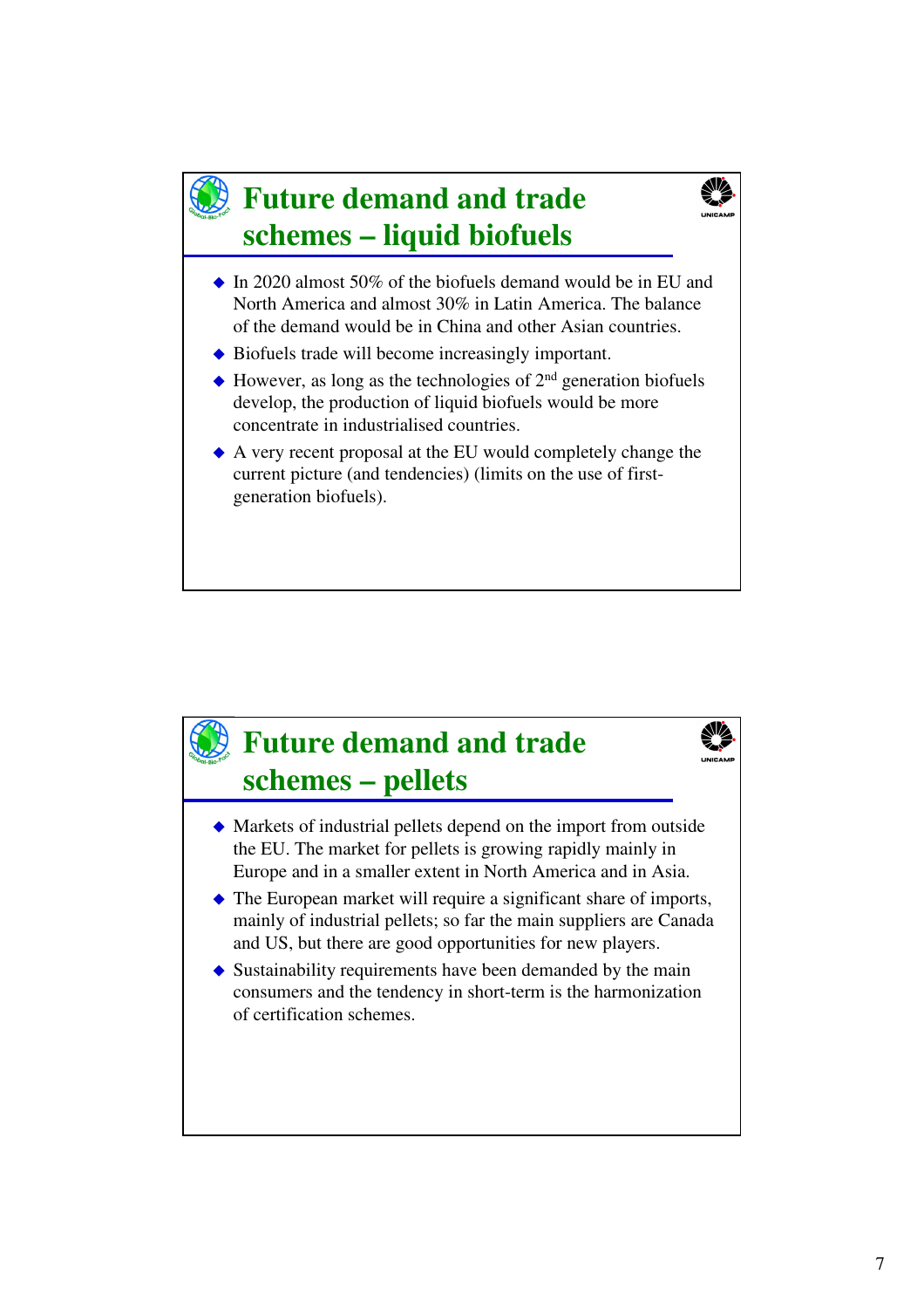#### **Future demand and trade schemes – bio-products**



- $\triangle$  There is a growing interest regarding bio-products (chemicals, plastics, pharmaceuticals), despite the fact the current market is more characterised by niches.
- The main appeal is the sustainability of such products and certainly certification will be required in short-term.
- The first initiatives regarding certification are based on the existing schemes for biofuels.
- A clear tendency seems to be the production of advanced bioproducts (and also advanced biofuels) in the developed countries, in the so-called hub-harbours, using feedstock imported from developing countries.

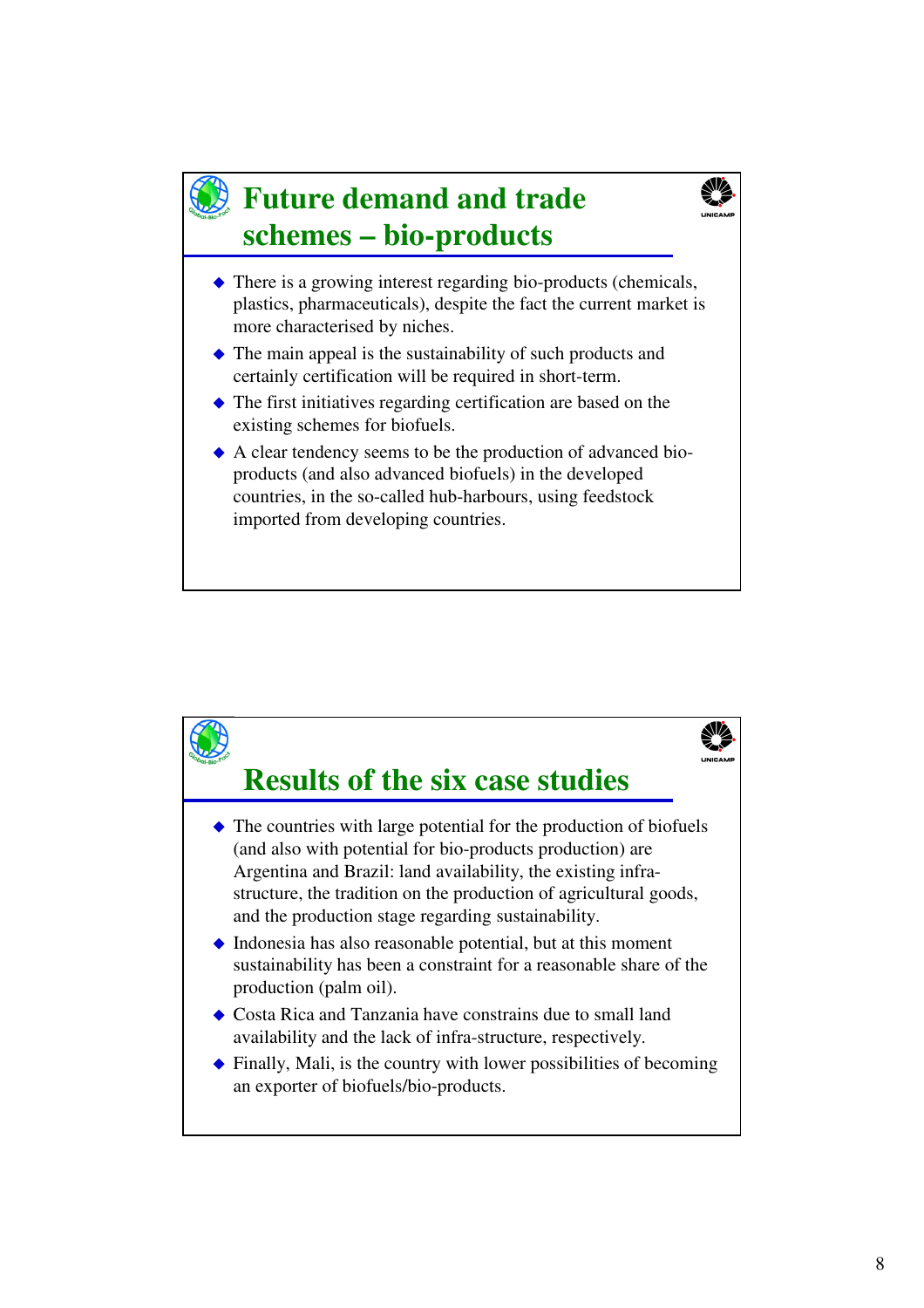

# **Certification schemes**

- $\triangle$  Certified production of liquid biofuels is a reality. What can be additional is the explicit consideration of socio-economic impacts.
- Certified pellets is also a clear tendency.
- $\blacklozenge$  From the production point of view, the tendency is the production in Europe, from imported raw materials. In this sense, certified raw biomass would be required.
- $\bullet$  In the future, the production of new bioproducts must be certified (regarding sustainability) as well. The initiatives for biofuels shall be a guideline.